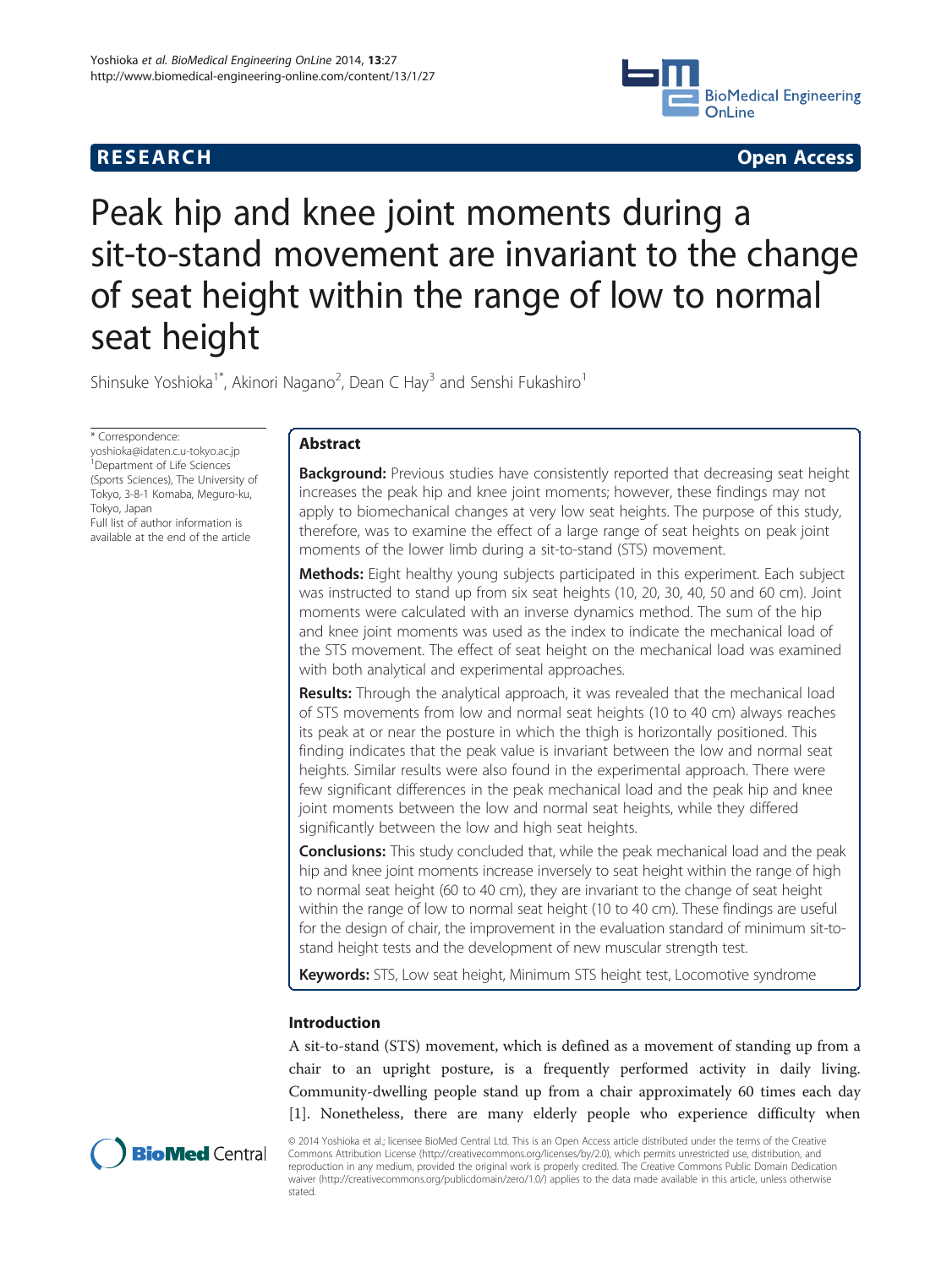standing up from a chair [[2,3\]](#page-11-0). As such difficulties influence the quality of daily life and ability to remain independent, research on the STS task is important. Mechanical aspects of the STS task have been an area of particular focus, since it is one of the most demanding daily activities in mechanical terms [[4-6](#page-11-0)].

Chair seat height is one of the most important determinants of a STS task [\[7](#page-11-0)], because it affects the peak hip and knee joint moments [[6,](#page-11-0)[8,9\]](#page-12-0). For example, showed that, when the seat height decreased from 64 cm to 43 cm, the peak hip and knee joint moment respectively increased 2.4 and 1.9 times [\[8\]](#page-12-0). showed that, when the seat height decreased from 115% subject's knee height to 65%, the peak hip and knee joint moment of the right (left) leg respectively increased 1.1 (1.2) and 2.3 (1.7) times [[6\]](#page-11-0). As shown in these previous studies, the consistent finding that decreasing seat height increases the peak hip and knee joint moments has been reported. focused on these mechanical characteristics and developed the minimum STS height test in which muscular strength is evaluated based on the minimum seat height from which a person can stand up [[10](#page-12-0)]. In the test, a person who can stand up from a lower seat height is evaluated as a person who has higher muscular strength. Muranaga, 2001 [\[11](#page-12-0)] also developed a similar STS test [\[11\]](#page-12-0). The test is convenient in a general clinical site because it needs only four different height boxes (10, 20, 30 and 40 cm). Therefore, it is widely used as one item in the screening test for locomotive dysfunction known as locomotive syndrome in Japan [[12](#page-12-0)].

However [[13\]](#page-12-0), recently reported that a small proportion (8-17%) of the variability in minimum STS height test was explained by knee extensor muscle strength [[13\]](#page-12-0). Previous studies about the effect of seat height on joint moments [[6,](#page-11-0)[8,9\]](#page-12-0) have focused on the seat height ranging from normal to high. In other words, no study has systematically examined the effect of seat height on joint moments over the range of low to high seat height. These lead to the hypothesis that, while the peak hip and knee joint moments increase inversely to seat height within the range of high to normal seat height, they are invariant to the change of seat height within the range of low to normal seat height. If the hypothesis is true, it may be necessary to revise the evaluation standards of the minimum STS height tests. Therefore, the purpose of this study was to examine the effect of seat height on the peak joint moments of lower limb over the range of low to high seat height with both analytical and experimental approaches.

## Methods

#### Experimental data acquisition

Healthy young male ( $n = 6$ ) and female ( $n = 2$ ) subjects (mean (standard deviation): age 26 ([3\)](#page-3-0) years, body height 1.69 (0.10) m, body mass 63.1 (9.6) kg, knee height 0.46 (0.03) m) participated in this experiment with informed consent. None of them had any known musculoskeletal or neurological disorders. This project was performed under the approval of the ethics committee of the University of Tokyo.

Each subject was instructed to stand up from six seat heights and to repeat five trials per seat height except practice trials. Each subject performed two or three trials as practice. Seat heights were set at 10, 20, 30, 40, 50 and 60 cm. These heights are equivalent to 21.6 (1.4), 43.2 (2.8), 64.8 (4.2), 86.4 (5.6), 108.1 (7.0) and 129.7 (8.4)% of subjects' knee height. Seat heights of 10, 20 and 30 cm were classified as low, the 40 cm height was normal, and seat heights of 50 and 60 cm were high. The experimental order of the six seat heights was randomized to each subject. Each subject was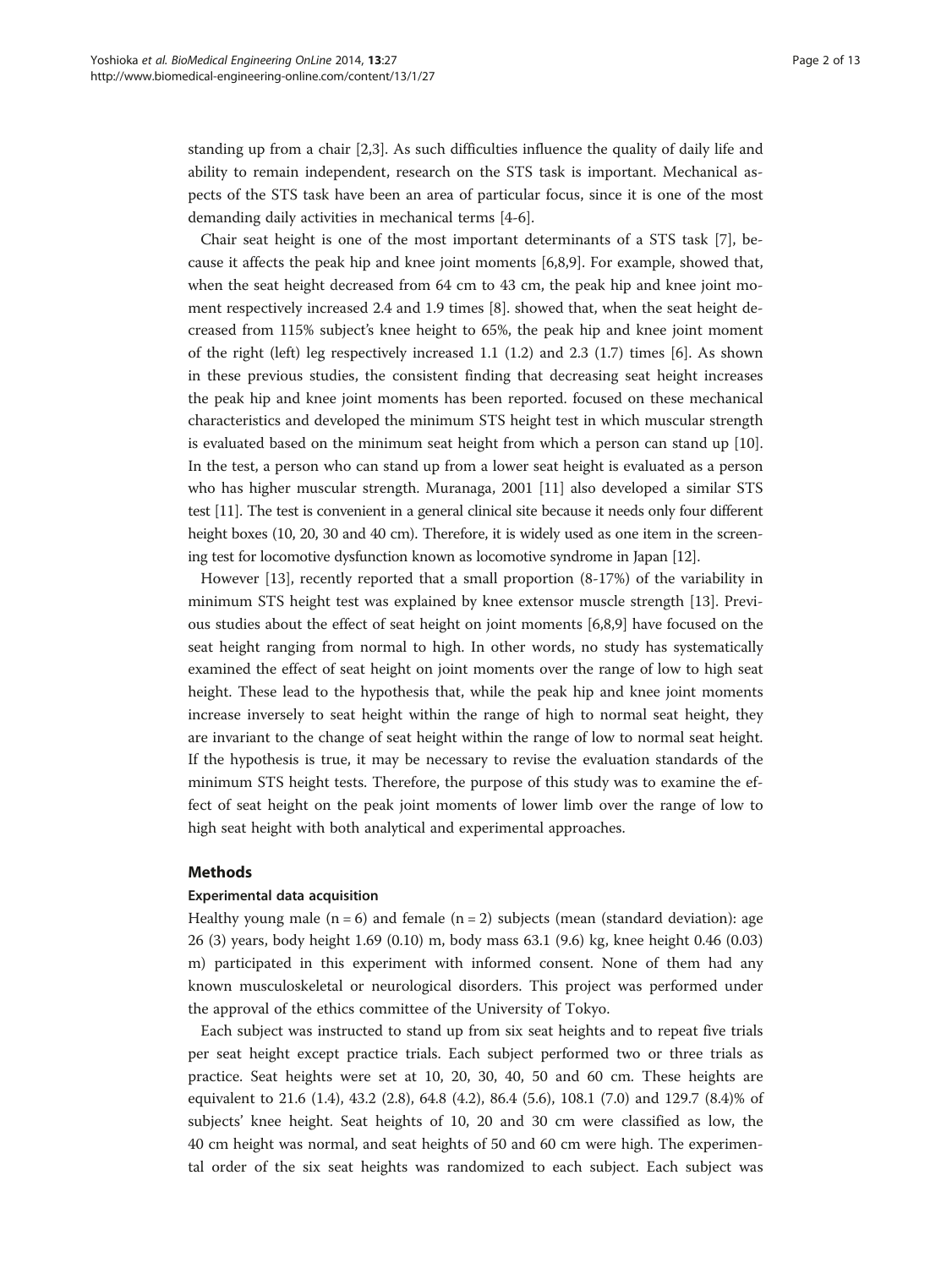instructed to fold his/her arms on his/her chest and stand up from the chair without arm support. The movement strategy such as feet position, movement speed and movement pattern was not restricted. A brief rest time was assigned between trials. Throughout the current study, bilateral symmetry was assumed, and two-dimensional analyses on the sagittal plane were applied.

To obtain the kinematics, three-dimensional coordinates of the landmark points of the subject's body were acquired using a 3D optical motion capture system with 7 cameras at 200 Hz (Hawk Digital System, Motion Analysis Corporation, Santa Rosa, CA, USA). Seven reflective markers were placed on the subject's body (the right acromion, sacroiliac joint, right and left anterior superior iliac spines, right lateral epicondyle, right lateral malleolus and the distal end of the fifth metatarsal). All raw coordinate data were smoothed using a fourth-order Butterworth lowpass digital filter. The cutoff frequency (7 Hz) was determined with a residual analysis [[14\]](#page-12-0). The hip joint center position was calculated from the sacroiliac joint, right and left anterior superior iliac spines and right lateral epicondyle [[15\]](#page-12-0). The ground reaction force under the foot and the load imposed on the chair seat was measured with force platforms (9281B, Kistler Instrumente AG, Winterthur, Switzerland) placed under the foot and the chair, respectively. The force data were recorded at 1000 Hz.

The STS start and finish times were determined with the force platform. The time at which the vertical force fell outside three standard deviations of the vertical force during the static initial posture was regarded as the start time. The time at which the vertical force fell within three standard deviations of the vertical force during static upright standing posture was regarded as the finish time. The time at which the load imposed on the chair seat fell below 1 N was regarded as the seat-off time.

Hip, knee and ankle joint moments were calculated using an inverse dynamics method [\[14](#page-12-0)]. Joint moments of hip extension, knee extension and ankle plantar flexion were defined as positive. The joint moments were normalized by the mass of the whole body. The human body segmental parameters reported by de Leva (1996) [[16\]](#page-12-0) was used in the inverse dynamics calculation. The load imposed on a lower limb is small in the sitting phase of a STS movement, since the body is supported by the chair. Therefore, only the rising phase was analyzed.

Examined the minimum joint moment in order to achieve a STS task and revealed that the peak value of the sum of the hip and knee joint moments needed to be greater than 1.53 N.m/kg [[17](#page-12-0)]. They also found that, while the individual joint moments were greatly affected by the movement patterns, the sum of the hip and knee joint moments was relatively invariant throughout the range of movement patterns. The sum of the hip and knee joint moments is an appropriate index to evaluate the "mechanical load" of a STS movement, since the effect of the movement pattern can be reduced. That is, the results can be evaluated purely from the view point of chair seat height. Therefore, [[18\]](#page-12-0) used the sum of the hip and knee joint moments as the index to indicate the mechanical load of a STS movement [\[18\]](#page-12-0). This index is also used in the current study.

The results of the current study are reported by using mean values and standard deviations. The peak joint moments were compared for the six seat height conditions by a one-way (seat height) analysis of variance (ANOVA) with repeated measures. The homoscedasticity of the data was checked and confirmed with Bartlett tests before an ANOVA. If the main effect was significant, pairwise comparisons were made for all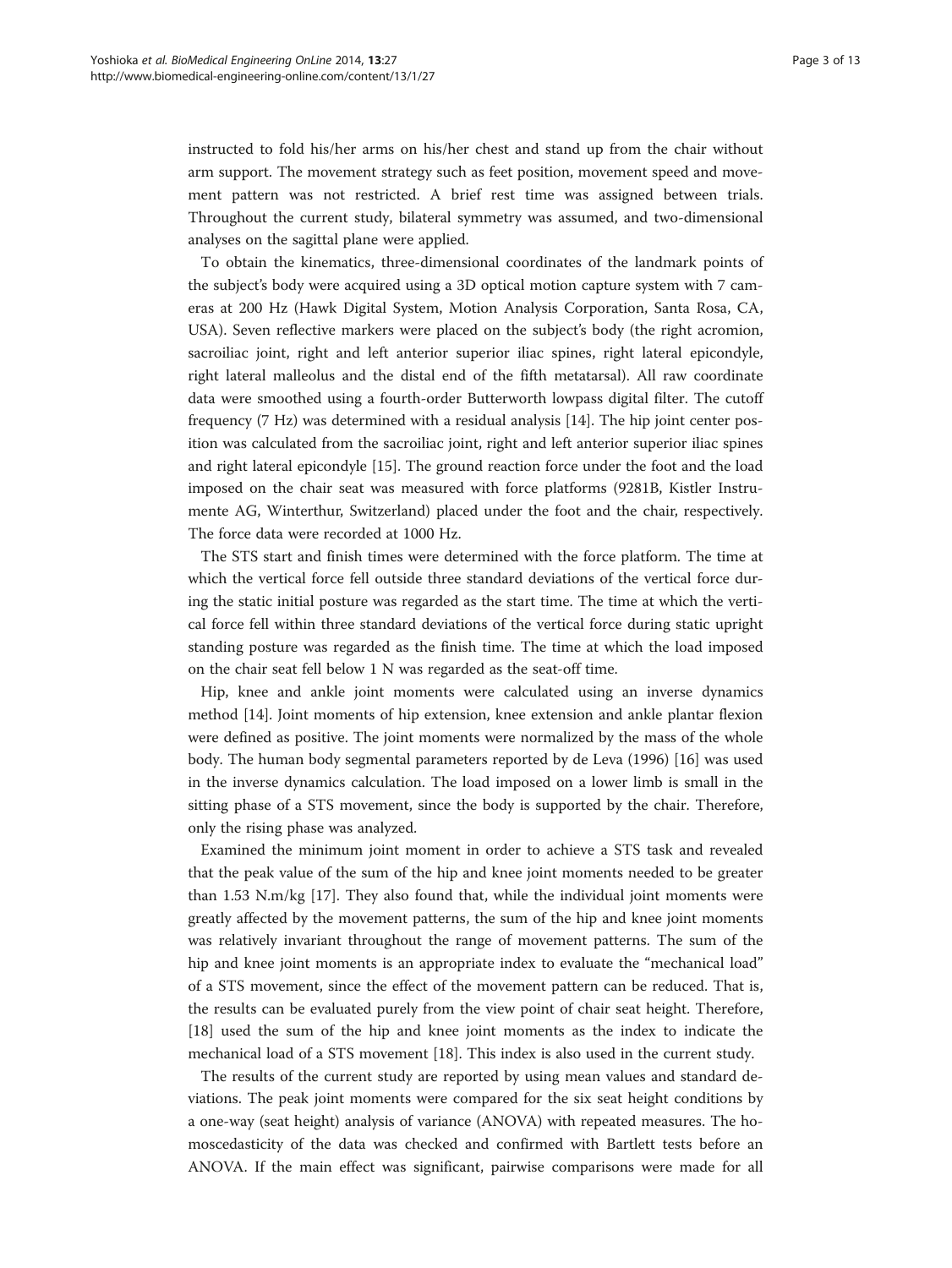<span id="page-3-0"></span>pairs in the six seat height conditions by using Student's paired t-test. To control the family-wise error rate in each multiple comparison, the p-value of each t-test was adjusted with Holm's method [\[19](#page-12-0)], which is called a sequentially rejective Bonferroni pro-cedure [[20](#page-12-0)]. A statistical significance level was set at  $p < 0.05$ . All statistical analyses were processed with R language (version 3.0.1, R Foundation for Statistical Computing, Vienna, Austria).

#### Analytical approach for the effect of seat height on mechanical load of a STS movement

The mechanical load, that is, the sum of the hip and knee joint moments about the transverse axis (Z axis) in the global coordinate system is derived with the following equations (Eq. 1-5) [[21\]](#page-12-0). The variables indicating the trunk and shank inclinations are not involved in the equations. This means that the trunk and shank inclinations do not explicitly affect the sum of the hip and knee joint moments. This is why the sum of the hip and knee joint moments is invariant throughout the range of movement patterns (i.e. do not change with trunk and shank inclinations) and are therefore appropriate as an index to represent the mechanical load of a STS movement. On the other hand, the motion equations to derive individual hip and knee joint moments include variables related to the trunk and shank inclinations [\[17\]](#page-12-0). Therefore, the individual joint moments are affected by trunk and shank inclinations.

 $Mechanical\_Load = Term1 + Term2 + Term3 + Term4$  (1)

$$
Term1 = \frac{m_T}{m_B} \cdot (L_T \cdot r_T)^2 \cdot \ddot{\theta}_T
$$
\n(2)

$$
Term2 = \left(\frac{0.5 \cdot m_H}{m_B} \cdot a_H^{G-x} + \frac{m_T}{m_B} \cdot k_T \cdot a_T^{G-x}\right) \cdot L_T \cdot \cos \theta_T \tag{3}
$$

$$
Term3 = \left(\frac{0.5 \cdot m_H}{m_B} \cdot a_H^{G-y} + \frac{m_T}{m_B} \cdot k_T \cdot a_T^{G-y}\right) \cdot L_T \cdot \sin \theta_T \tag{4}
$$

$$
Term4 = \left(\frac{0.5 \cdot m_H}{m_B} \cdot g + \frac{m_T}{m_B} \cdot k_T \cdot g\right) \cdot L_T \cdot \sin \theta_T \tag{5}
$$

where x, y and z axes respectively represent forward, upward and right directions (Figure [1\)](#page-4-0).  $m_B$ ,  $m_H$ ,  $m_T$  and g respectively represents the total mass of the body, the mass of HAT (head-arm-trunk) segment, the mass of thigh segment and the gravitational acceleration.  $k_T$  represents the location parameter of the center of mass of thigh segment.  $L_T$ represents the length of the thigh segment. Coefficient of  $m_H$  is set to 0.5, because the HAT segment is supported by both legs during a STS movement and the load for each leg is one half of the value.  $\,\theta_T$  and  $\ddot{\theta}_T$  respectively represent the angle and the angular acceleration of the thigh segment.  $r_T$  represents the parameter regarding the moment of inertia of the thigh segment about the center of mass, called the radius of gyration.  $a_{S_g}^{G-x}$  and  $a_{\rm{Sg}}^{G-y}$  respectively represents the acceleration of the center of mass of segment  $\rm{Sg}$  about the X and Y axis due to motion in the global coordinate system. The movements of each segment in the transverse and frontal planes were ignored, because a STS movement is bilaterally symmetrical and is primarily performed in the sagittal plane.

The contributions of Term1 and Term2 in Eq. 1 to the total (Mechanical \_ Load) are usually negligible in a STS task, since the moment of inertia of the thigh segment is small and the anterior-posterior acceleration of the center of mass of the HAT and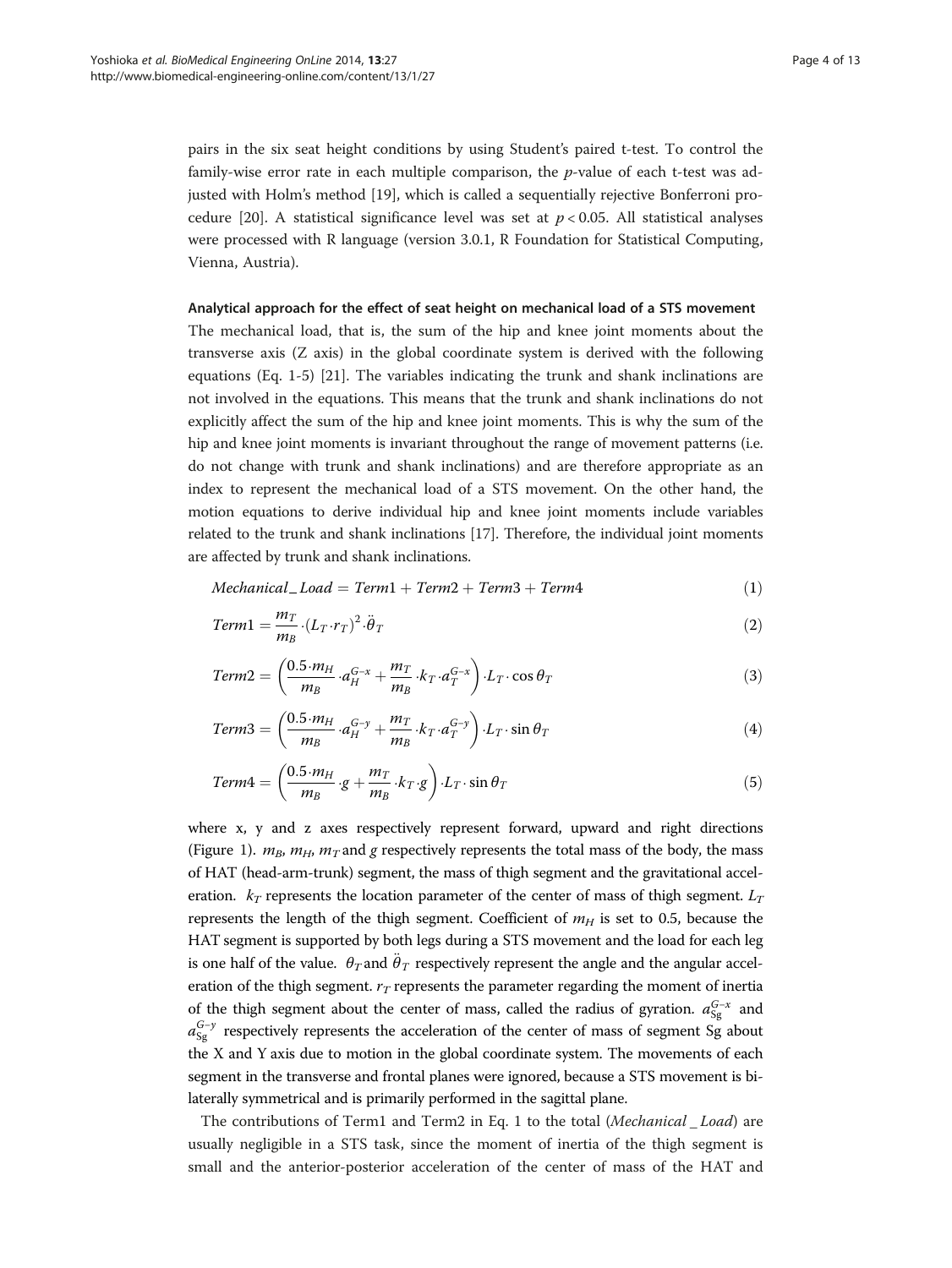<span id="page-4-0"></span>

thigh segments are low compared to the vertical and gravitational ones. For example, in the case of STS movements obtained by [[18](#page-12-0)], that of Term1, Term2, Term3 and Term4 was respectively 1, −2, 27 and 74 (%) (unpublished data). Therefore, Eq. [1](#page-3-0) can be approximated by Eq. 6.

$$
\begin{aligned} \text{Mechanical\_Load} &\approx \text{Term3} + \text{Term4} \\ &= \left\{ \frac{0.5 \cdot m_H}{m_B} \cdot \left( a_H^{Gy} + g \right) + \frac{m_T}{m_B} \cdot k_T \cdot \left( a_T^{Gy} + g \right) \right\} \cdot L_T \cdot \sin \theta_T \end{aligned} \tag{6}
$$

Eq. 6 indicates that the mechanical load of a STS movement changes according to the two factors. One is the vertical accelerations of the HAT and thigh segments  $(a_H^{G_y})$ and  $a_T^{Gy}$ ), and the other is the sine of thigh inclination (sin  $\theta_T$ ). The former reaches a peak soon after the seat-off [\[18\]](#page-12-0), and the latter reaches maximum (sin  $\theta_T = 1$ ) at the posture in which the thigh is horizontally positioned ( $\theta_T = \pi/2$ ). These facts suggest that the maximum of the mechanical load is obtained under the condition that the thigh reaches horizontal position soon after the seat-off. It practically corresponds to the condition of the seat height ranging approximately from 20 to 30 cm. It is also suggested that the mechanical load changes subtly around 20 to 30 cm seat height, because the change of sin  $\theta_T$  around  $\theta_T = \pi/2$  is subtle. For example, the change between  $\theta_T = \pi/2$ (approximately 20 to 30 cm seat height) and  $\theta_T = 5\pi/12$  (approximately 30 to 40 cm seat height) is only 3%  $\left(\sin(\pi/2) = 1 \text{ and } \sin(5\pi/12) = 0.97\right)$ . In the case of approximately 10 to 20 cm seat height ( $\theta_T = 7\pi/12$ ), the same is true (sin(7 $\pi/12$ ) = 0.97). In summary, Eq. 6 indicates that the mechanical load of a STS task reaches its peak at or near the posture in which the thigh is horizontally positioned. The subjects assumed this posture when executing STS movements from low and normal seat heights. These indicate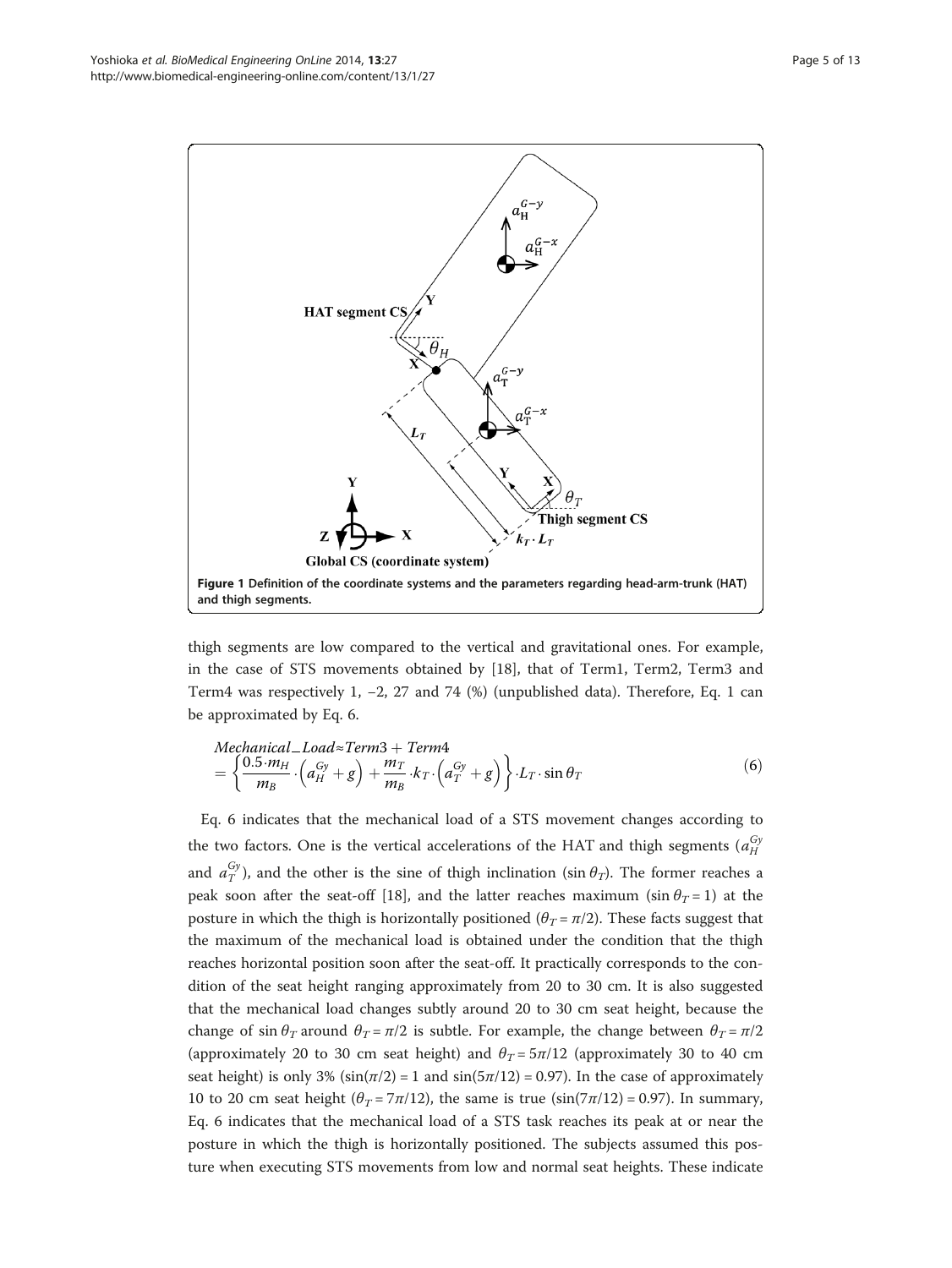that the mechanical load of a STS movement is practically invariant to seat height changes between 10 and 40 cm. This result theoretically supports the hypothesis of the current study.

# Results

The movement times at the seat heights of 10, 20, 30, 40, 50 and 60 cm was respectively 2.2 (0.4), 2.0 (0.4), 2.0 (0.3), 1.6 (0.2), 1.6 (0.2) and 1.5 (0.2) seconds. All of the movement times were within the range of normal STS movement [[22](#page-12-0),[23](#page-12-0)]. Figure 2 shows typical examples of STS movements from the seat heights of six different heights. The ankle dorsiflexion angle at the initial sitting position at the seat heights of 10, 20, 30, 40, 50 and 60 cm was respectively 13.4 (2.4), 19.3 (2.1), 20.1 (1.8), 17.3 (2.7), 17.2 (2.9) and 16.8 (3.3) degrees. These results were within the range of normal STS movements [\[24,25\]](#page-12-0). The maximum inclination angle of the HAT segment at the seat heights of 10, 20, 30, 40, 50 and 60 cm was respectively 39.1 (3.3), 38.6 (4.2), 39.1 (4.9), 34.6 (2.0), 28.6 (5.7) and 22.2 (5.7) degrees. Significant differences were found in the comparisons between the highest seat heights (50 and 60 cm) and all lower heights (10 to 40 cm). On the other hand, there was no significant difference among the seat heights of 10 to 40 cm.

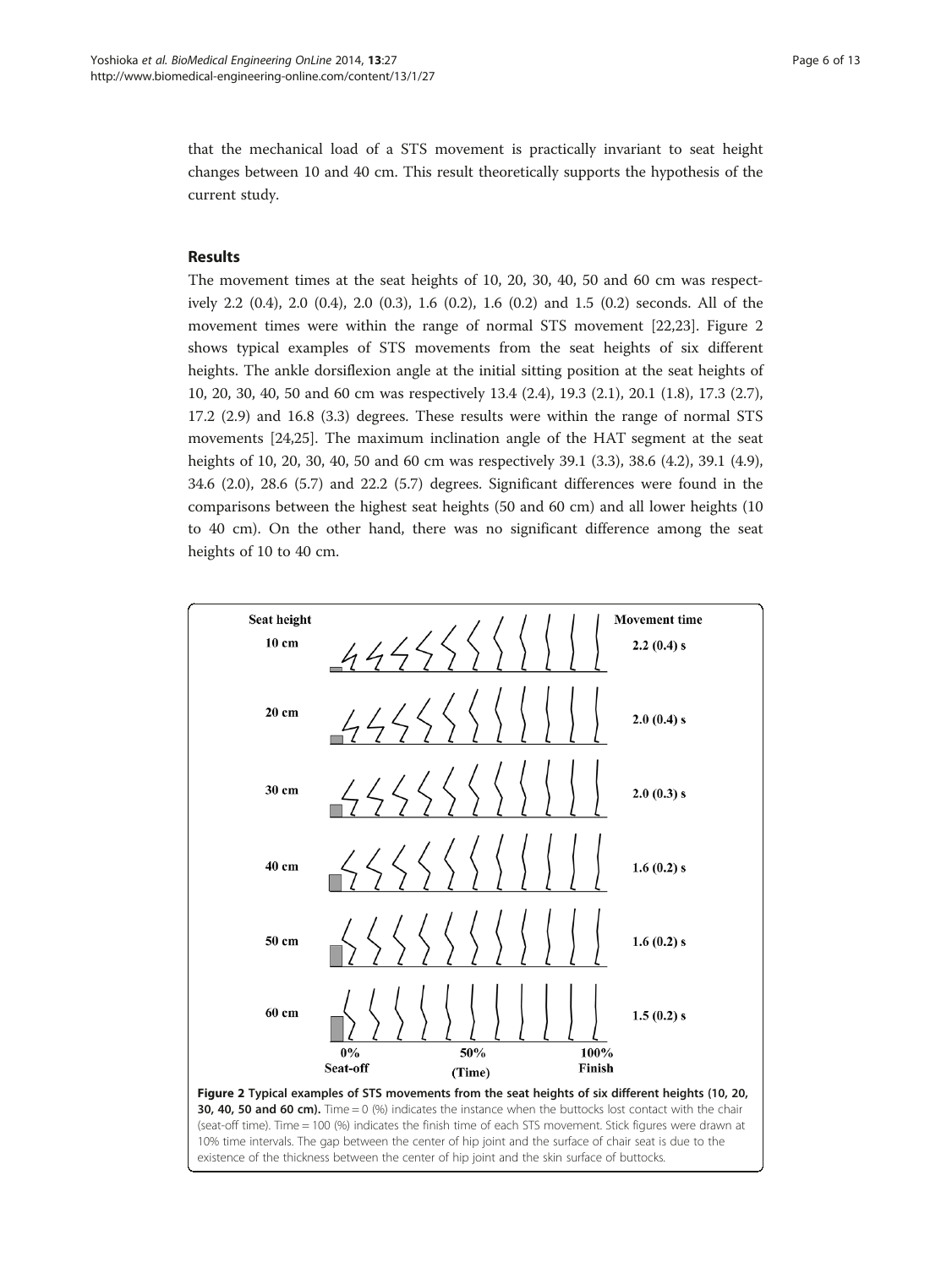The mechanical load and the hip and knee joint moments reached a peak shortly after the seat-off in the cases of the seat heights of 10, 20 and 30 cm (Figures 3 and [4](#page-7-0)a and b) (the time of 0% indicates the instant of seat-off). In the cases of the seat heights of 40, 50 and 60 cm, they reached a peak at the instant of seat-off. On the other hand, the ankle joint moment reached a peak near the end of the movement (Figure [4c](#page-7-0)).

The factor of seat height significantly affected the peak mechanical load and all of the peak joint moments: the mechanical load (main effect:  $F(5, 35) = 77.80$ ,  $p < 0.001$ ), the hip joint (main effect:  $F(5, 35) = 26.32$ ,  $p < 0.001$ ), the knee joint (main effect:  $F(5, 35) =$ 62.21,  $p < 0.001$ ) and the ankle joint (main effect: F(5, 35) = 7.067,  $p < 0.001$ ). In the statistical results of the mechanical load and the hip and knee joint moments, the sources of the significances were mainly found in the comparisons between the seat heights of 60 cm and lower than 60 cm (10, 20, 30, 40 and 50 cm) and between the seat heights of 50 cm and lower than 50 cm (10, 20, 30 and 40 cm) (Figures [5](#page-8-0) and [6](#page-10-0)a, b). The significant differences were few among the seat heights of 10 to 40 cm. The peak hip and knee joint moments at the seat height of 40 cm were both 1.7 times as high as that at the seat height of 60 cm. In the case of the ankle joint moment, the sources of the significances were mainly found in the comparisons between the seat heights of 10 cm and greater than 40 cm (40, 50 and 60 cm). There was no significant difference for ankle joint moment among the seat heights of 30 to 60 cm.

# **Discussion**

We hypothesized that, while the hip and knee joint moments are inversely related to seat height within the range of high to normal seat height, they are invariant to the change of seat height within the range of low to normal seat height. To verify the hypothesis, we examined the effect of seat height on the peak joint moments of the lower limb over the range of low to high seat height. The finding about the invariance of the hip and knee joint moments within the range of low to normal seat height is unique to the current study.

# Validity of results

The hip and knee joint moments significantly increased as seat height decreased within the range of 60 to 40 cm (high to normal seat height) (Figure [6a](#page-10-0) and b). On the other

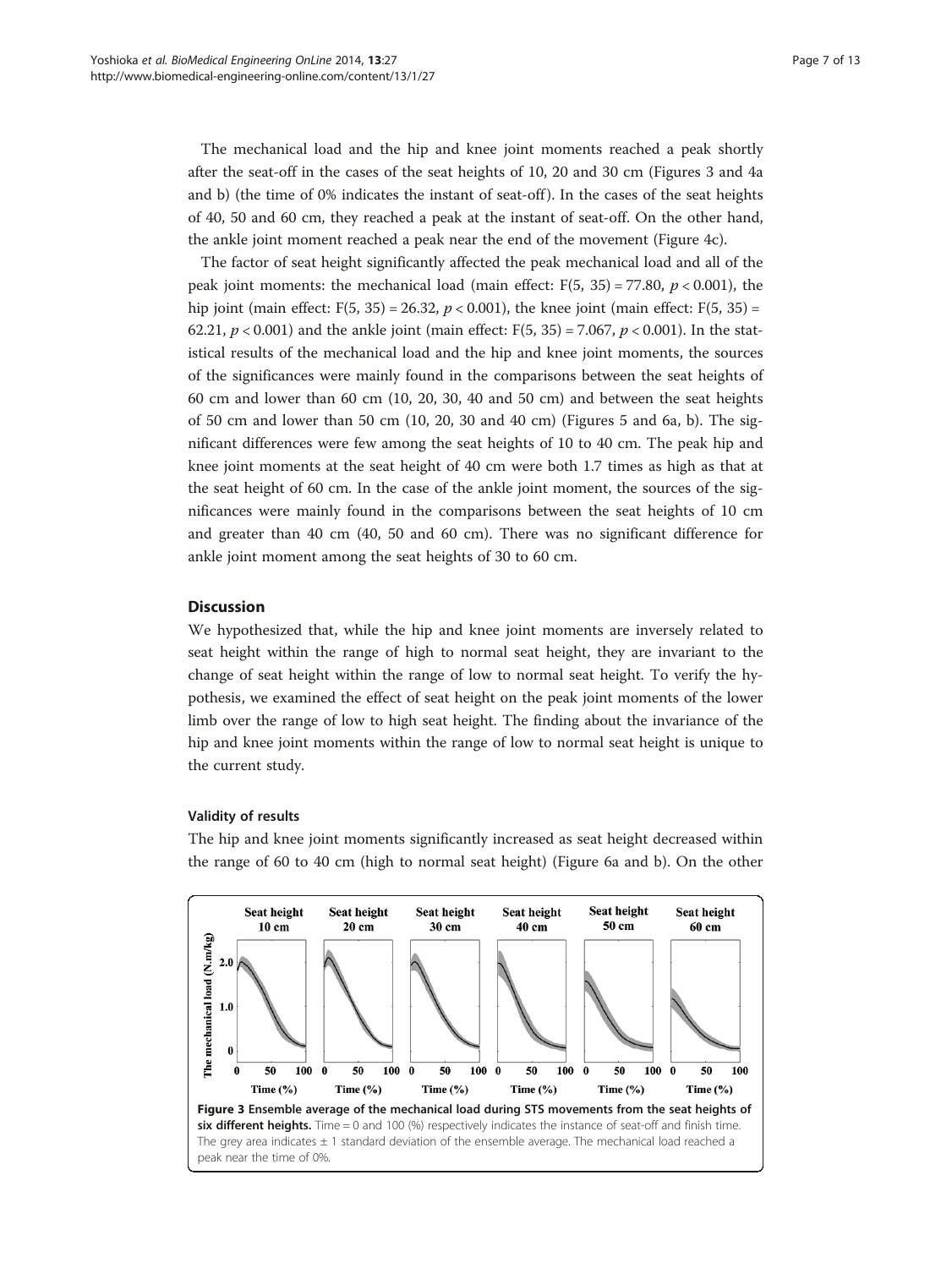<span id="page-7-0"></span>

hand, the ankle joint moment did not significantly change within the range (Figure [6](#page-10-0)c). These results are consistent with previous studies [[6,](#page-11-0)[8,9\]](#page-12-0). In the previous studies, the ratio of the hip (knee) joint moment at low seat height to that at high seat height ranged from 1.1 to 2.5 (1.7 to 2.0). The ratios of the current study were 1.7 in both the hip and knee joints and were within the range reported by the previous studies. These consistencies support the validity of the current study.

# Effect of seat height on hip and knee joint moments

The mechanical load, that is, the sum of the hip and knee joint moments significantly increased as seat height decreased within the range of 60 to 40 cm (Figure [5](#page-8-0)). On the other hand, it did not significantly change within the range of 10 to 40 cm (low to normal seat height). Taking the result obtained through the analytical approach (Eq. [6](#page-4-0)) into consideration, these statistical results indicate that, while the mechanical load of a STS task increases inversely to seat height within the range of high to normal seat height, it is practically invariant to the change of seat height within the range of low to normal. The individual hip and knee joint moments also had similar results. Yoshioka et al. (2007) has revealed that the individual hip and knee joint moments are affected by the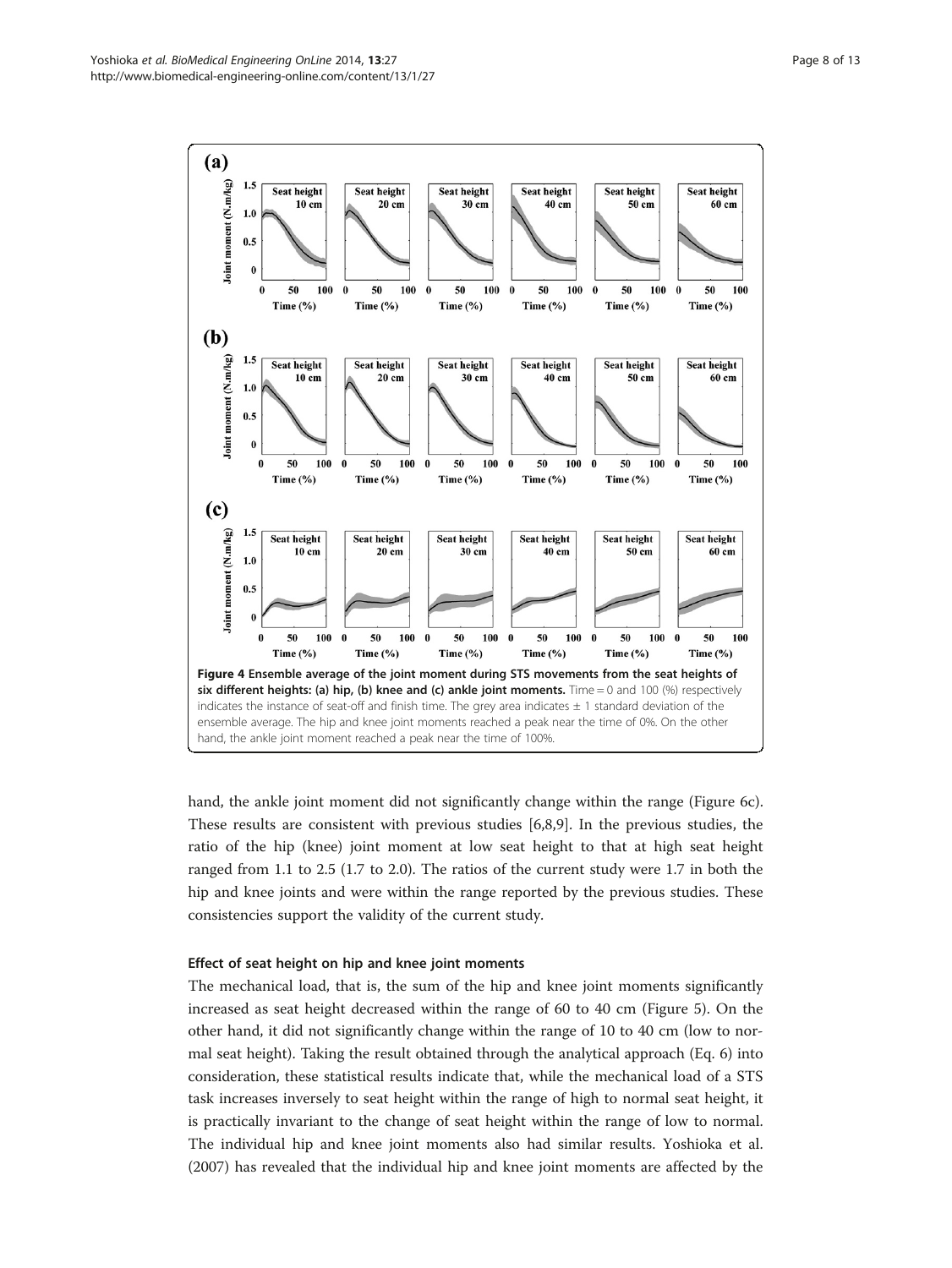<span id="page-8-0"></span>

inclination angle of the HAT segment [[17](#page-12-0)]. In the current study, there was no significant difference for the angle among the seat heights of low to normal seat height (10 to 40 cm). This is why similar results were obtained even in the individual joint moments. These results verify the hypothesis of the current study.

It has been revealed that the inertia components of the sum of the hip and knee joint moments (Term1, Term2 and Term3 in Eq. [1\)](#page-3-0) are negligible in the case of a slow STS movement (i.e. longer than 2.5 seconds) [[18\]](#page-12-0) such as the movement by the frail elderly [[5,](#page-11-0)[26\]](#page-12-0) and the movement at a minimum STS height test. In those cases, Eq. [1](#page-3-0) can be approximated by Eq. 7.

$$
\begin{aligned} \text{Mechanical\_Load} &\approx \text{Term4} \\ &= \left(\frac{0.5 \cdot m_H}{m_B} \cdot g + \frac{m_T}{m_B} \cdot k_T \cdot g\right) \cdot L_T \cdot \sin \theta_T \end{aligned} \tag{7}
$$

Eq. 7 indicates that the mechanical load during a slow STS movement is a function of only the sine of thigh inclination (sin  $\theta_T$ ). This means that the mechanical load of a slow STS task can be evaluated from the thigh segment angle at the instant of seat-off. If the angle is less than  $\pi/2$  (the case of high seat height), the peak mechanical load occurring at the instant of seat-off is derived by substituting the angle into Eq. 7. If the angle is greater than  $\pi/2$  (the case of low seat height), the peak mechanical load always occurs when the thigh is horizontally positioned. Therefore, the peak mechanical load is constant among chairs with low seat height and is derived from Eq. 8 consisting of only constant parameters.

$$
\left(\frac{0.5 \cdot m_H}{m_B} \cdot g + \frac{m_T}{m_B} \cdot k_T \cdot g\right) \cdot L_T \tag{8}
$$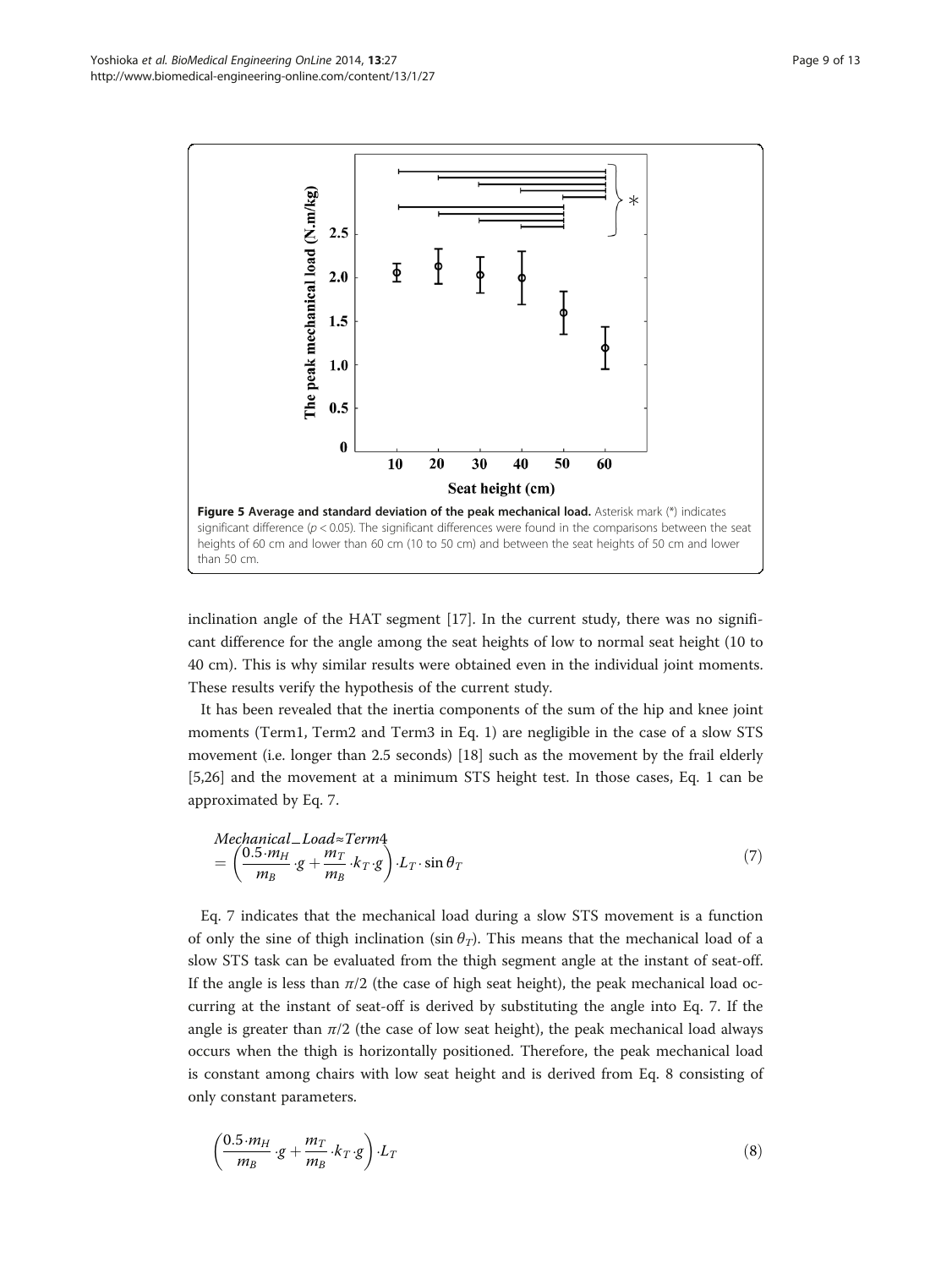Yoshioka et al. BioMedical Engineering OnLine 2014, 13:27 Page 10 of 13 http://www.biomedical-engineering-online.com/content/13/1/27

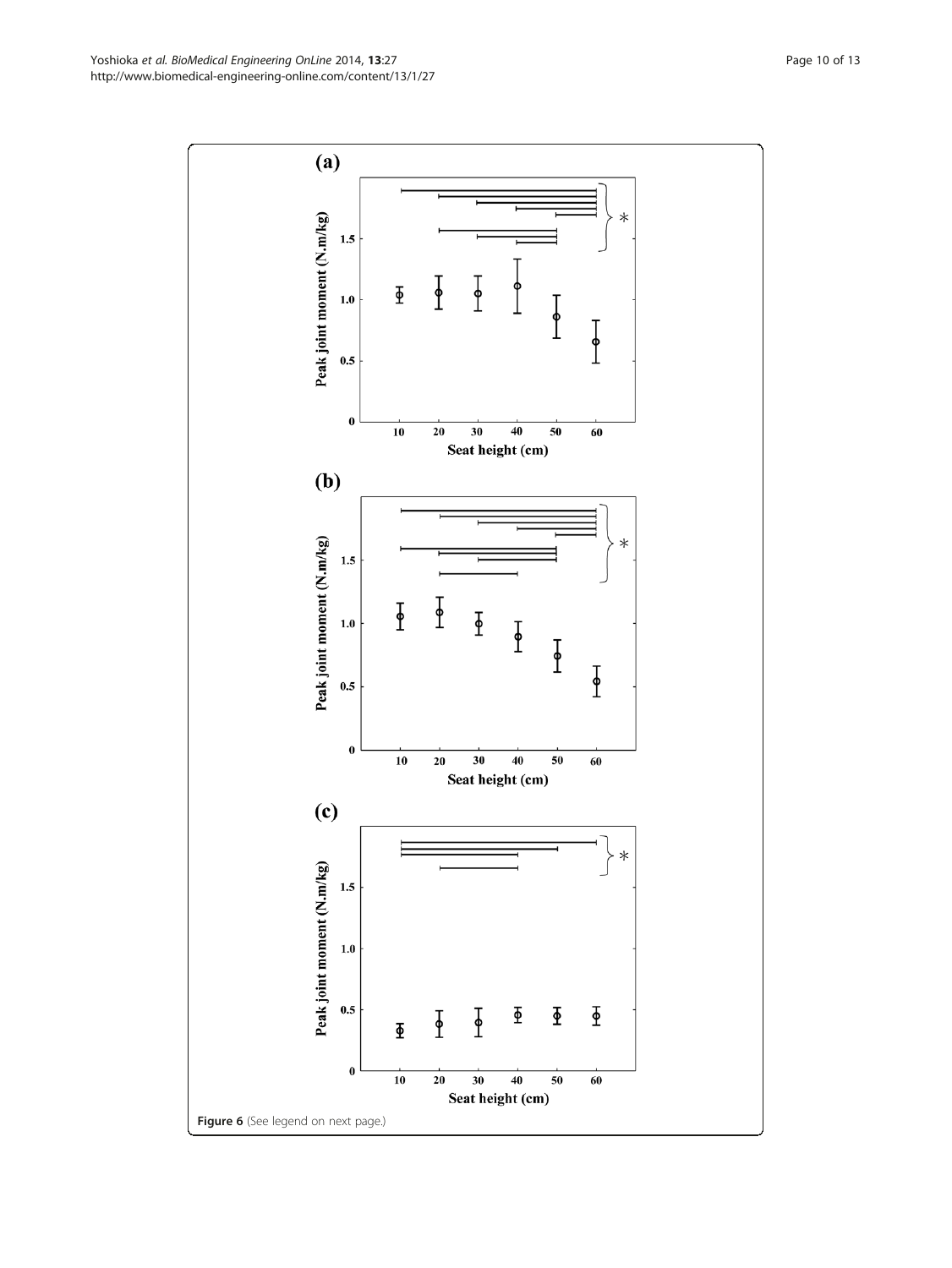#### <span id="page-10-0"></span>(See figure on previous page.)

Figure 6 Average and standard deviation of the peak joint moment: (a) hip, (b) knee and (c) ankle joint moments. Asterisk mark (\*) indicates significant difference ( $p < 0.05$ ). In the cases of the hip and knee joints, the significant differences were mainly found in the comparisons between the seat heights of 60 cm and lower than 60 cm (10 to 50 cm) and between the seat heights of 50 cm and lower than 50 cm. On the other hand, in the case of the ankle joint, the significant differences were mainly found in the comparisons between the seat heights of 10 cm and greater than 40 cm.

When the body segmental parameters ( $m_B = 73.8$  kg,  $m_H = 44.49$  kg,  $m_T = 10.45$  kg,  $k_T$  = 0.5905,  $L_T$  = 0.414 m and g = 9.80665 m/s<sup>2</sup>) and the thigh segment angle at the instant of seat-off (79 deg) in Yoshioka et al. (2007) [\[17](#page-12-0)] are substituted into Eq. [7,](#page-8-0) the value is 1.53 N.m/kg. This value corresponds to the minimum joint moment to achieve a STS task (1.53 N.m/kg) as reported. That is to say, Eq. [7](#page-8-0) is the analytical solution to derive the minimum joint moment to achieve a STS task. Eq. [7](#page-8-0) is applicable even with different subjects and seat heights, since the mechanics (the equation of motion) of a STS movement is common to different subjects and seat heights. These findings are useful for the mechanical explanation of a minimum STS height test. Also, they are useful as a convenient method of muscular strength evaluation for the frail elderly, since the muscular strength can be precisely evaluated only with an angle gauge.

#### Effect of seat height on ankle joint moment

The peak ankle joint moment was also significantly affected by the change of seat height. However, the effect was limited mainly to the differences between the seat heights of 10 cm and greater than 30 cm (40 to 60 cm). Additionally, the magnitude of the change of the peak ankle joint moment (0.13 N.m/kg) was smaller than that of the peak hip and knee joint moments (0.45 N.m/kg and 0.54 N.m/kg). Therefore, these results indicated that the ankle joint is an invariant joint to the change of seat height.

Also, the following four results indicated that the main role of the ankle joint moment in a STS task is the maintenance of an upright posture rather than the lift of the body: 1) The ankle joint moment reached a peak near the end of a movement at which subject's posture was almost upright (Figure [4c](#page-7-0)). 2) The peak ankle joint moment was correlated not to the vertical ground force at the instant that the ankle joint moment reached a peak ( $r = -0.12$ , not significant) but to the anterior-posterior position of the center of pressure at the same instant  $(r = 0.98, p < 0.001)$ . 3) The magnitudes of the peak ankle joint moment (0.33 - 0.46 N.m/kg) (Figure 6c) are less than half the force exertion ability of the ankle joint at the plantar flexion angle of 0 deg even in the case of the elderly (1.07 N.m/kg) [\[27](#page-12-0)]. 4) Although the mechanical load increased with the decrease of seat height (Figure [5](#page-8-0)), the peak ankle joint moment inversely decreased (Figure 6c).

In summary, it can be said that the ankle joint is a joint invariant to the change of seat height, because the main role of the ankle joint moment in a STS task is the maintenance of an upright posture.

## Complementary characteristics of two kinds of sit-to-stand test

The result of the mechanical load indicates that minimum STS height tests are muscular strength tests suitable for the frail elderly who cannot stand up from the seat height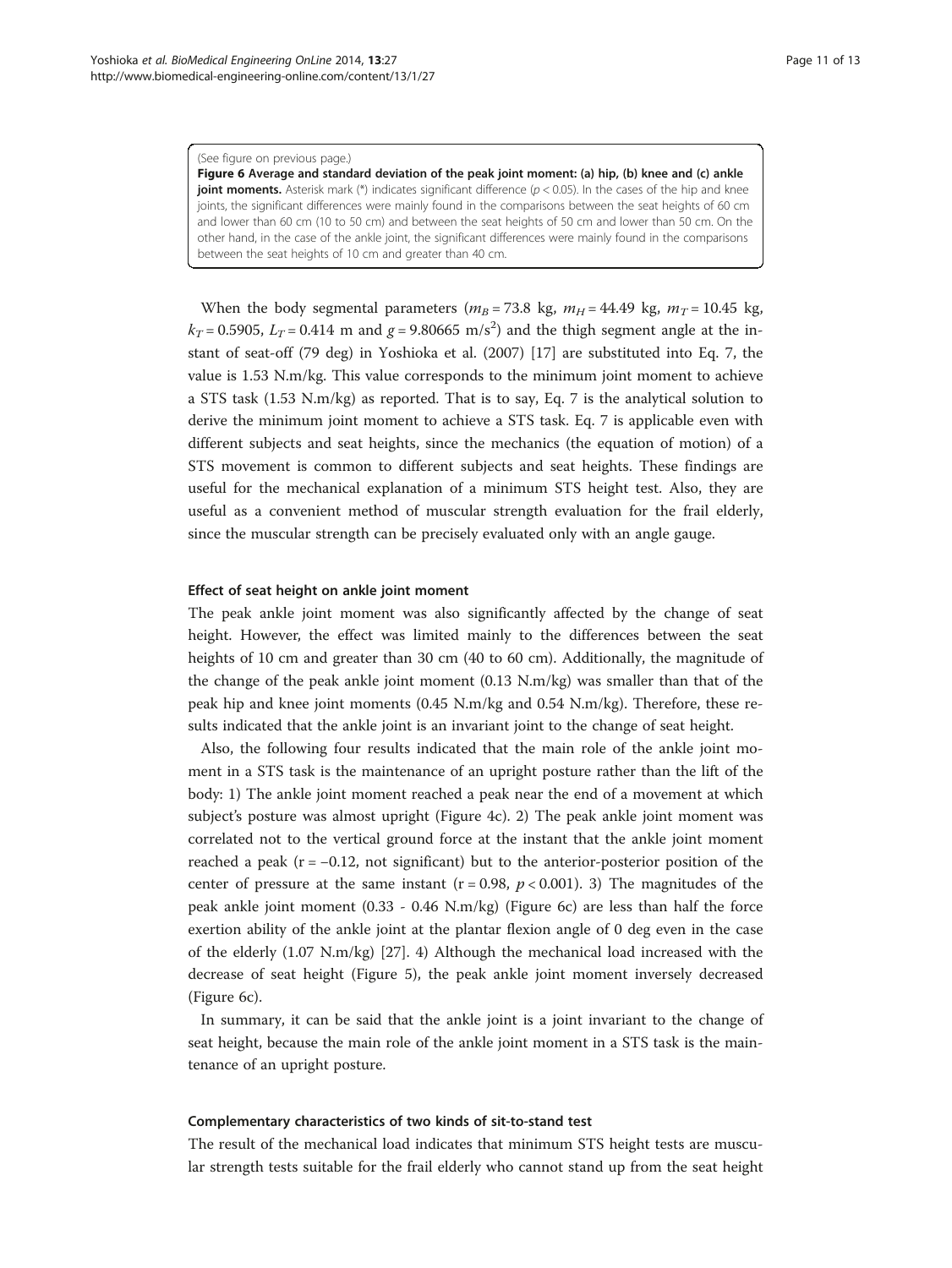<span id="page-11-0"></span>of 40 cm, since the mechanical load is invariant within the range of the seat height of 10 to 40 cm. On the other hand, the STS tests based on movement time such as a 30-s chair-stand test [[28\]](#page-12-0) are muscular strength tests suitable for the people who can stand up from the seat height of approximately 40 cm and do not cover the frail elderly who cannot stand up from that seat height. These two tests have complementary characteristics with respect to the person to be measured. Therefore, if these two tests were to be combined, a wider range of people from the frail elderly to the young could be tested. This is an interesting future research theme.

# Conclusion

The findings of this study are as follows. [\(1\)](#page-3-0) While the peak hip and knee joint moments increase as seat height decreases within the range of high to normal seat heights, they are invariant to the change of seat height within the range of low to normal. ([2\)](#page-3-0) The ankle joint is a joint invariant to the change of seat height because the main role of the ankle joint moment in a STS task is the maintenance of an upright posture. [\(3](#page-3-0)) The analytical solution of the mechanical load during a STS movement (Eq. [7](#page-8-0)) revealed that the mechanical load is a function of the sine of the thigh segment angle (vertical position: 0 degrees; horizontal position 90 degrees). [\(4\)](#page-3-0) The minimum STS height tests and the STS tests based on movement time have complementary characteristics with respect to the person to be measured. These findings are useful for the design of chair, the improvement in the evaluation standard of minimum sit-to-stand height tests and the development of new muscular strength test.

#### Competing interests

The authors declare that they have no competing interests.

#### Authors' contributions

SY performed the data collection and analyses, constructed the simulation model and drafted the manuscript. AN participated in the process of data collection, analysis, model construction and manuscript writing. DCH and SF contributed discussions and suggestions throughout this project, including the manuscript writing. All authors read and approved the final manuscript.

#### Acknowledgements

This project was supported by Ministry of Education, Culture, Sports, Science and Technology in Japan (No: 16300205).

#### Author details

1 Department of Life Sciences (Sports Sciences), The University of Tokyo, 3-8-1 Komaba, Meguro-ku, Tokyo, Japan. <sup>2</sup>Department of Computational Science, Kobe University, 1-1 Rokkodai-cho, Nada-ku, Kobe, Japan. <sup>3</sup>School of Physical and Health Education, Nipissing University, 100 College Drive, Box 5002, North Bay, Ontario, Canada.

#### Received: 11 January 2014 Accepted: 6 March 2014 Published: 12 March 2014

#### References

- 1. Dall PM, Kerr A: Frequency of the sit to stand task: An observational study of free-living adults. Appl Ergon 2010, 41:58–61.
- 2. Alexander NB, Schultz AB, Warwick DN: Rising From A Chair Effects Of Age And Functional Ability On Performance Biomechanics. J Gerontol 1991, 46:M91-M98.
- 3. Schultz AB: Muscle function and mobility biomechanics in the elderly: an overview of some recent research. J Gerontol A Biol Sci Med Sci 1995, 50:60–63.
- 4. Hodge WA, Carlson KL, Fijan RS, Burgess RG, Riley PO, Harris WH, Mann RW: Contact Pressures From An Instrumented Hip Endoprosthesis. J Bone Joint Surg Am 1989, 71A:1378–1386.
- 5. Ploutz-Snyder LL, Manini T, Ploutz-Snyder RJ, Wolf DA: Functionally relevant thresholds of quadriceps femoris strength. J Gerontol A Biol Sci Med Sci 2002, 57:B144-B152.
- 6. Rodosky MW, Andriacchi TP, Andersson GBJ: The Influence Of Chair Height On Lower-Limb Mechanics During Rising. J Orthop Res 1989, 7:266–271.
- 7. Kerr KM, White JA, Mollan RAB, Baird HE: Rising from a chair: A review of the literature. Physiotherapy 1991, 77:15n–19n.